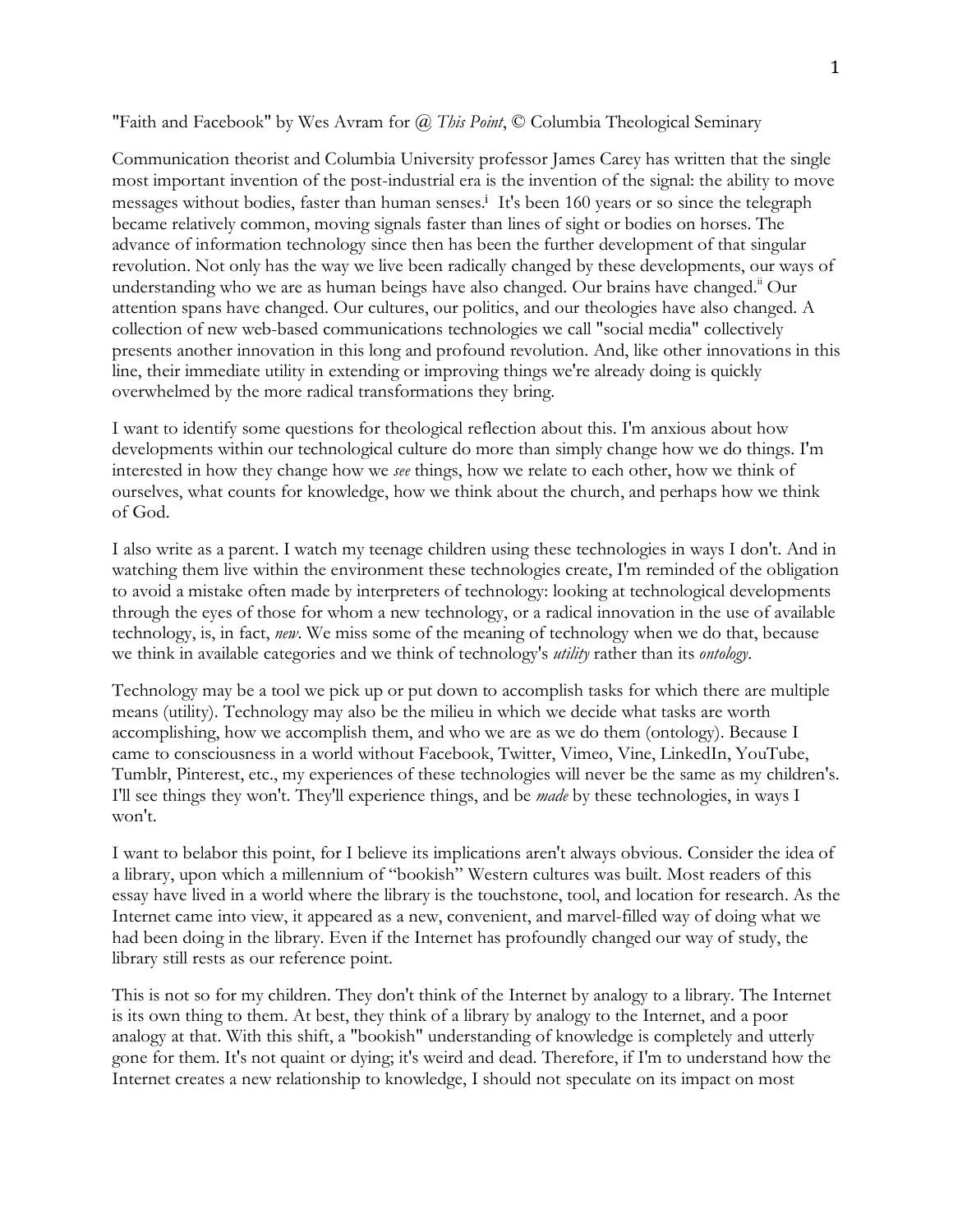readers of this essay, but on my teenage children and their peers. And, even then, I can only intuit through observation, comparison, memory, and a little bit of theological anxiety.

The same is true for the new sociality that social media are creating. I look at my children and wonder how social media are influencing their sense of a *threshold between private and public realms* of life, their *experience of time and space* in the context of human community, and their *intuition of transcendence*. I explore each of these three below.

*I. Thresholds*. The exponential development of social media is transforming our sense of public and private realms. Indeed, while Mark Zuckerberg (creator of Facebook) insists that privacy is dead, a whole set of companies now sell services to protect our "privacy." But I want to ask questions that go far deeper than the details of "privacy policies" and controlling the online tracking or publicizing of what was once considered private information. They go to our experience of the difference between public and private, itself. Although we've never fully settled on how to mark the difference, the need to articulate a healthy distinction between public and private remains important to Christian ethics. It's also important to spiritual formation. Practices such as patience, forgiveness, tolerance, discretion, restraint, and modesty require a healthy distinction between private and public. I would suggest that Christian tradition has valued the private realm as protected space where virtues are developed, selves are shaped, and rhythms of interiority and responsibility cultivated. It is a zone of life that can be free of market logic, competition with strangers, and instant judgment. Instead, the private is (ideally) ruled by commitment, acceptance, and challenging love.

A few years ago, I bought I house in New Haven that was built in 1930. Among beautiful architectural details like leaded glass and sculpted walls, one thing struck me as curious. At the bottom of the stairs to the second floor, a niche was beautifully carved into the wall with its own carefully crafted wooden shelf. It had a top like a cathedral arch, designed to imitate the shape of the front door. After a while, I figured out that it was a niche cut for a telephone. Images came to mind of the house's first owner winding up the phone to get the attention of an operator and asking to be connected to another house in the city, of party lines shared with neighbors, of anxious calls from parents to a doctor when a child was ill, of that same child embarrassed to be in the middle of everyone when talking to a beau on the other end of the line, of parents counting the cost of longdistant calls and hanging up when too much had been spent, and other intergenerational practices that briefly hovered around that little niche.

A niche for a telephone in replica of the door to the house said far more than the architect who designed it might have realized. It was the perfect embodiment of an insight I heard Austrian historian and Roman Catholic priest Ivan Illich once offer, that the technology of the signal has had a profound effect on our notion of *threshold.* By *threshold* I mean a ritualized line between spaces. The telephone forever changed that idea of threshold, for no longer was the physical doorway the difference between inside and outside, intimate and shared, private and public.<sup>iii</sup>

The public threshold entered private space. It was, at first, fixed and it imitated the only thresholds we knew, like that niche imitating the door. New rituals developed that attempted to preserve the practice of a threshold even when that practice was in fact under threat. It wasn't long before those new rituals were themselves overwhelmed by the advance of the technology. The threshold became movable and intrusive. Eventually it became multiple, with a phone (and, so, a threshold) in every room. The door lost its meaning. A knock on the door became the strange thing, itself intrusive and even threatening if not preceded by the phone.<sup>iv</sup> Indeed, the home, itself, has lost its meaning as new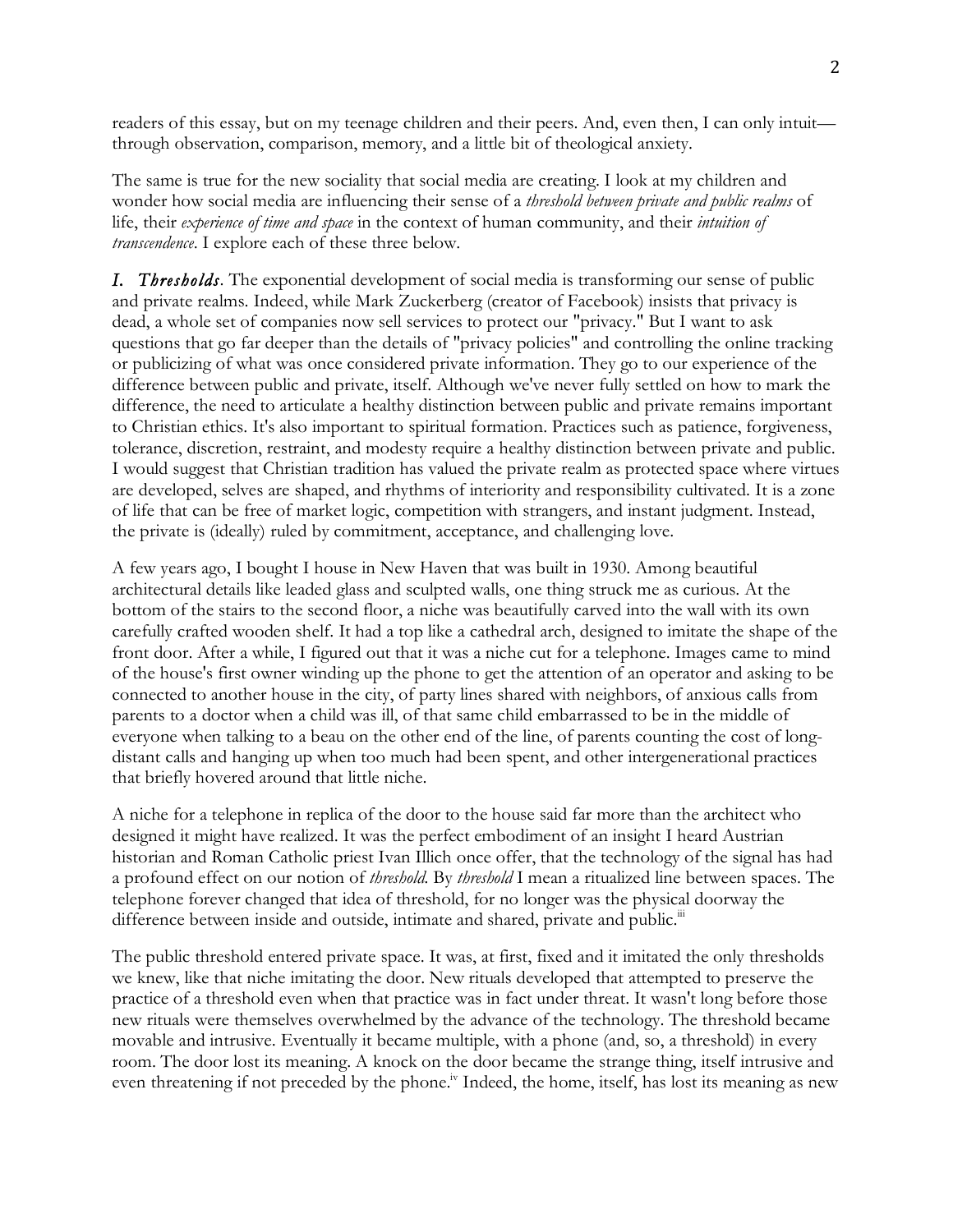generations seemingly experience home more like a "docking station." Home might be private in the sense of personally controlled, but it is other than what was once experienced as a private realm.

When understood as a physical location, a threshold implied a set of practices that preserved its meaning. They included overture (a knock), greeting (grin or handshake), welcoming or guarding (gesturing permission to enter or signaling refusal), honoring (removing one's hat or shoes if customary, thanking and commenting on surroundings, offering to care for a coat or scarf), and marking an entrance (closing a door to indicate that one's guest is now in private space). At a threshold, cold turned into warmth or sun into shade. One can certainly talk of times when old thresholds became places of exclusion and hostility, when physical boundaries made what should have been public spaces private and privacy turned into secrecy. I don't want to naively romanticize older practices, but I don't want to lose their virtues either. Such threshold practices might be strangely imitated in what pop-culture journalist Melissa Guthrie recently called the "insane, anarchic, social media universe," but the imitation is pale.

There remains some version of a distinction between private and public realm in the social media universe, but the basic experience of wired youth is of private and public less as spaces than as multiple networks of connection, disconnection, and desire. The "out there" is "right here" as virtual publics held in our children's hands or carried in their pockets are more enticing than the physical publics into which we might want to usher them. The virtual publics woo.

I sit in Starbucks and see teens at a nearby table, each ritually taking their smartphones out of their pockets and setting them on the table before they begin talking. They glance down at their personal screens every minute or two while talking to their friends. They sweep their fingers lightly across their screens to check for texts, tweets, posts, and other contact from disembodied others even while in the presence of embodied others. The signal that the physical sociality of coffee and conversation is done comes when one picks up her phone and puts it back in her pocket. This is not utility. It is ontology. It is the indication that physical presence now temporarily supplements virtual presence rather than virtual presence temporarily enhancing physical presence.

Very soon, our Google glasses will allow us to see Facebook and other media projected between us and the physical world, with our eyes moving and blinking and our voice recording directions to create a multi-media and multi-sensory experience of "connection" with things "outside" us. New forms of inclusion follow, of course, but also new forms of exclusion. This is connection, but it might not be connectedness. And it leaves me wondering what becomes of the longsuffering patience, shared formation, and redeeming forgiveness we've wanted the church to embody.

Christians have long thought of spiritual maturity as an internalized relationship with a present/absent God mediated by prayer and sacraments, and we've wanted to imagine that relationship as fully a part of our *material* relationships. We've called this incarnational theology. The virtually mediated social world is *like* God in this sense, with the screen a sacrament and the gestures of attention, touch, and input like prayer. But the virtually mediated world *isn't* God. It lacks character, virtue, and loving intent. And unlike God's absence, which is a dynamic of God's presence, absence in a world mediated by these technologies is nothingness. The public is privatized, and the private world becomes a controlled portal of sorts, with the space of the self now imagined as a kind of command center. This is different than the self imagined as created space layered by interiority, will, and responsibility.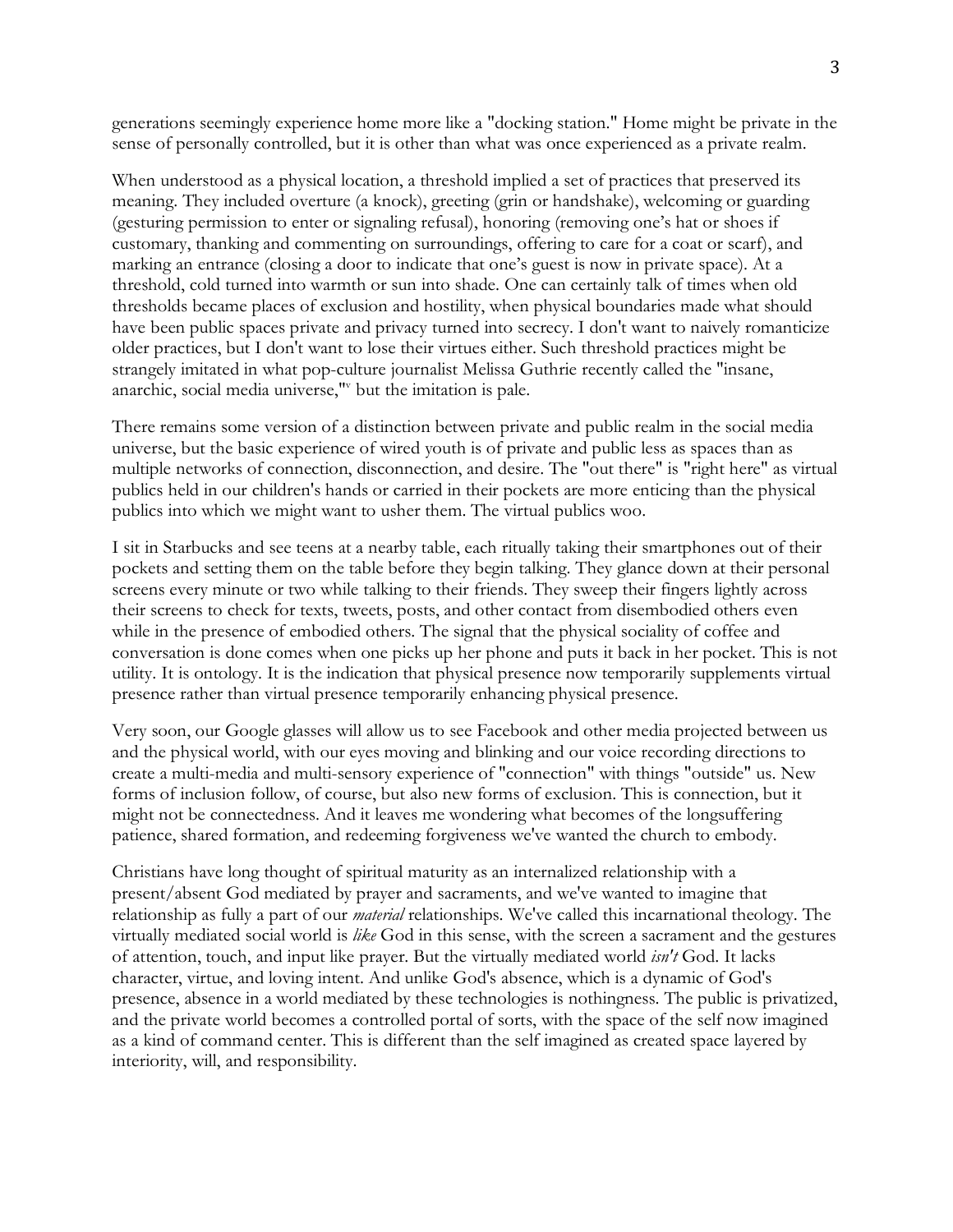Sitting at our "family computer," one of my children points out an extremely explicit photo another teen has posted on her virtual wall. I bluster, to signal parental concern for the youth and parental outrage at cultural realities that would prompt this. He simply responds, "No big deal. It's not my problem. And Facebook will (magically) find the picture and take it down." And he goes onto the next thing as though he'd simply seen a photo of somebody's lacrosse game. Things like this, of course, aren't new and the photo on Facebook might simply be a new generation's version of classic adolescent indiscretions--a new generation's "streaking." But I think that the use of social media changes things. The photo might be eventually removed from the wall by a software-generated filter, but it can't really be taken back. Via Facebook it comes into bedrooms and living rooms and onto smartphones. A choice is made that has a wide and lasting public.

In Steubenville, Ohio, a heinous crime by a group of teenage boys raping a young woman at a party is discovered by authorities because of photos and video put up on social media by one of the boys involved.<sup>vi</sup> He apparently posted them as a sort of brag, as hard as that is to conceive. On the one hand, social media made a public that allowed justice—preventing the conspiracy of secrecy that can sometimes haunt misused privacy. On the other hand, one wonders to what extent social media also contributed to a culture of indiscretion, abuse, disrespect, publicizing of bodies and privatizing of limits that seems characteristic of a boundary-troubled youth culture.

The power by which these technologies allow us to more efficiently enjoy some aspects of our social lives should not blind us to the forms of social life they're creating. There is good there. There's also hazard.

In response to this, I decided as a parent that discretionary access to the Internet, including social media, might not be the healthiest thing for my children. Following the rules for media-sensitive parenting, I didn't put computers in their bedrooms. I also told them that they won't have a smartphone while in high school—a mobile phone, yes, but no device with constant and personal access to the Internet. When they insisted that "everyone has one," I assumed they were exaggerating and insisted that just can't be so. Then I discovered that they're not exaggerating that much. Somewhere between 31% and 58% of American teens have social media in their pockets (a percentage that is growing every year).<sup>vii</sup> In my upper-middle class community, the percentage might be nearer 75%. In some places, teachers have given up their "no checking phones" policies and now give 5-minute breaks every half hour or so, so students can "check in" on the electronically mediated social world. If they don't, the level of distracted attention rises and focus is lost. ADD becomes the norm, fueled by these tools of focus-distraction. Denied smartphones, my children feel like outliers, isolated from the world because they lack universal and ubiquitous access to the virtual publics that their peers live in. I remain committed to not handing it to them (yet), but I'm fooling myself if I think that by not handing it to them I'm actually cultivating in them anything of a traditional sense of private and public realms. That possibility is gone.

*II. Time and Space*. When he was on Facebook at close to 11:00 p.m. one night, I reminded one of my children that his parents had asked him to make a practice of logging off at 10:30. "Why was that again?" he asked. I referenced that now-archaic idea of threshold, reminding him that social mores dictate a time after which one wouldn't knock on someone's door unless it was an emergency. I asked him what the difference is between a Facebook, Twitter, or other social media-mediated interaction and the act of physically welcoming someone into our home. I suggested that it might be appropriate to imagine a time after which our home is a private, *family* space. He struggled to understand my analogy, noting that many of the peers with whom he's "chatting" are actually friends two time zones away, for whom it's actually 2:00 a.m. The confusion seems to be mine, not theirs.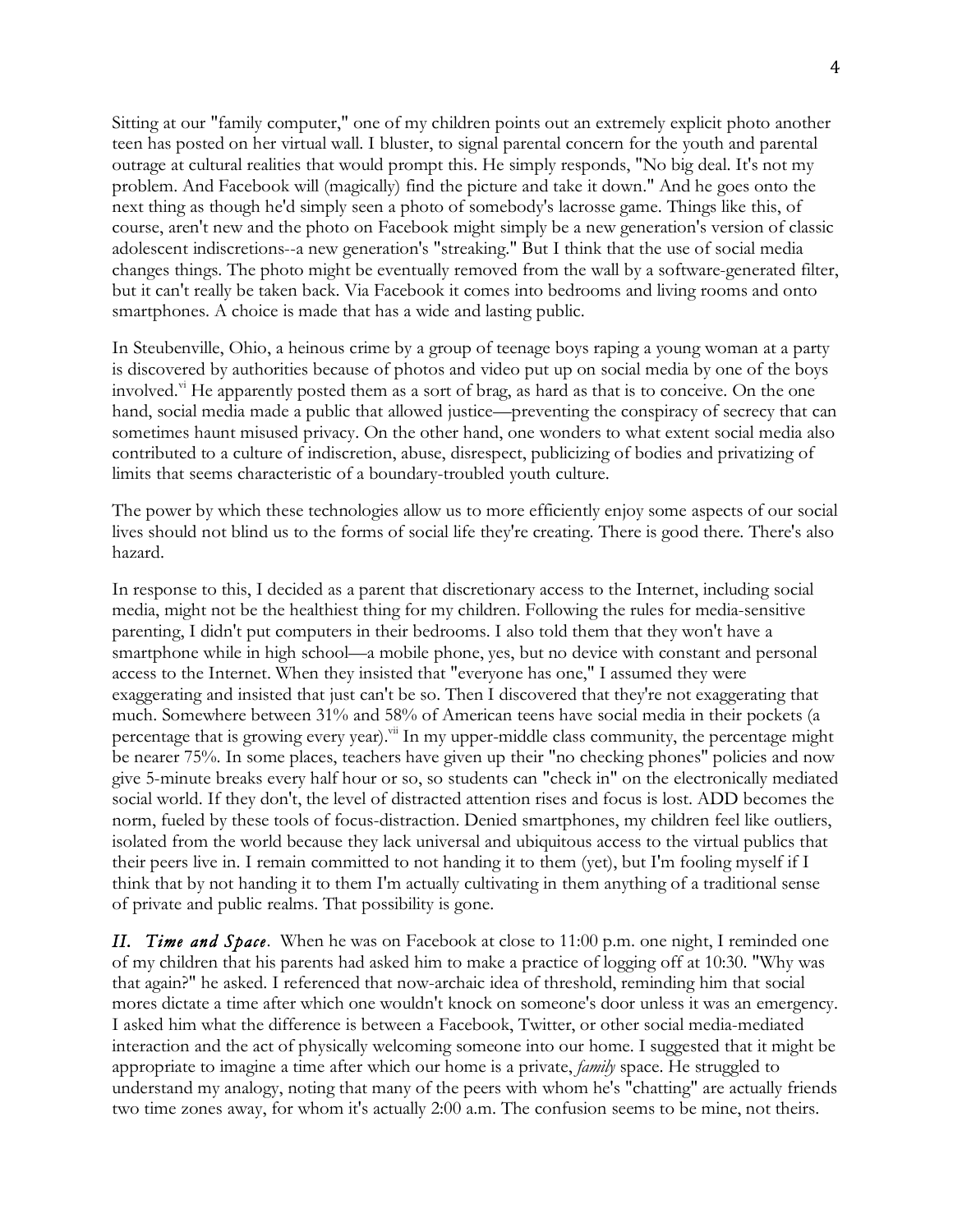Once the threshold of space is gone, it's not long before time is no boundary either. Everything is happening at once—or so we're led to believe. And if it's happening at all, it's either entirely happening online or it's being traced and tracked and commented upon online. It exists if it has earned a tweet or post. Gaps in time normally experienced between action and reaction disappear. Yet these gaps are sometimes necessary for insight and almost always necessary for wisdom.

I've written elsewhere about a social media-exacerbated phenomenon that's driving this blurring of time.<sup>vii</sup> I've asserted that despite all the claims that social media are driven by users' desire for connection and relationship, this phenomenon may have an even more powerful force: *fear.* "Fear of missing out" to be more precise. It's even risen to the status of an acronym: FOMO.

When I first heard the acronym in 2011, I was struck by how well known the term was among folks under 30. They assumed it to be a basic human experience and every one of them understood it to be a reason for linking and synching all the screens in their lives. It's this fear that the Cloud promises to allay, so that we don't miss out whenever we (impulsively) want instant access to our calendars, contact lists, bookmarks, email, Facebook/LinkedIn/Twitter/Vine/Google prompts, or the world these things bring us. We want to know what everyone else in our socially mediated world knows at the same instant they know it. Waiting is so five minutes ago.

In the 1920s, the great Russian thinker Mikhail Bakhtin rethought the literary representation of selves in time. He questioned the idea of time as a simple sequence of events that can be perceived by a knowing subject, writing of the relationship between time and space more as an event through which words push, echo from the past, intuit themselves for the future, respond to other words, and attach themselves in different ways to speaking persons. This is a multi-voiced *simultaneity*.<sup>ix</sup> Theologians might speak of *kairos*, with the simultaneity of human experience textured by a moving and meaning-making grace. Grace-textured *simultaneity* expands time into an inhabitable and populated space.

I think the simultaneity promoted by social media is something different. It is a world of interaction that presents itself as always already happening outside the self. And without constant and ready access to it, one is indeed "missing out." I think that this simultaneity doesn't open or expand our experience of time at all. I think it *narrows* our experience of time. It collapses all time into the present, as if a life can be rendered on the "timeline" of a Facebook page. There's less nuance and more trivia; less of the resonance of memory and more reactive noise; less self-expression and more self-display. Nuance requires measure, qualifiers, appreciation for claims one doesn't agree with and a sense that some history can't be reduced to factoids and some ideas can't be catalogued on a "top ten" list. Memory requires the reverberation of conversations that haven't been recorded and are therefore re-membered in varying ways and not simply re-read or re-processed. Self-expression unfolds over time and tends to hide as much as it shows. Martin Buber once wrote that the dilemma of the modern experience is that we are condemned to attend our own actions as spectators.<sup>x</sup> If social media are among the mediators of post-modern experience, our dilemma is now doubled as the self observed is, itself*,* a spectacle, with splintered attention and an interiority increasingly hollowed out into continuous chatter.<sup>xi</sup>

*III.* An *intuition of transcendence*. In a thoughtful nudge to the theological anxiety I'm claiming, theologian Cynthia Rigby has suggested that we shouldn't be so concerned about folks who mediate community, or even the church, through social media. She writes: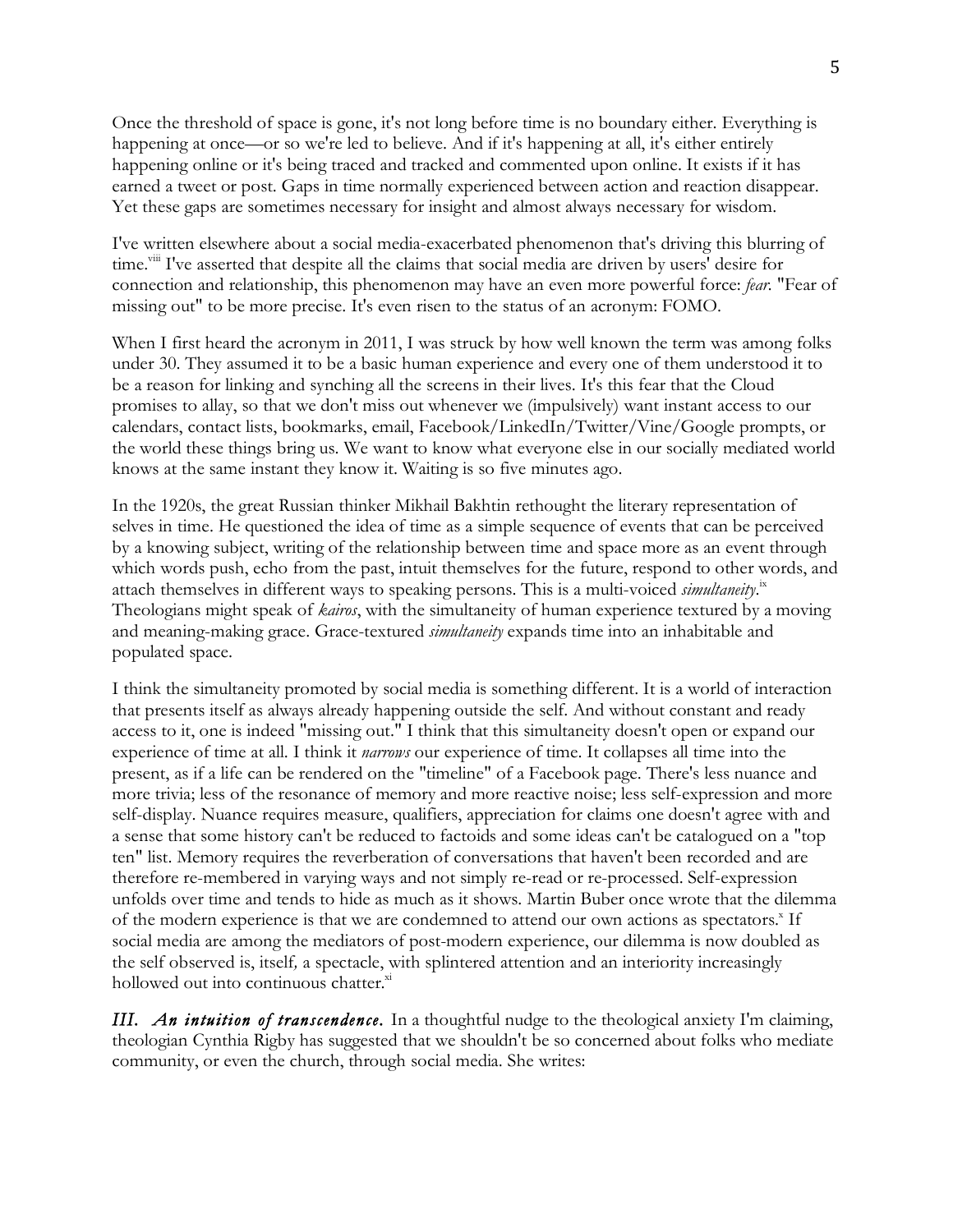Think about it: these folks care so much about their communities that they carry them around with them. They are linked to them by way of smartphones, laptops, and tablets. They nurture them and are nurtured by them by way of life updates, fun pictures, theological insights, book recommendations, and shared 'likes' of all kinds. What is happening on Facebook is, in many ways, what we have always wanted to be happening in small group Bible studies and during 'fellowship' coffee hour.<sup>xii</sup>

She might be right, and my anxiety might be merely transitional. Yet I would return to my caution regarding interpreting technology through the lens of those for whom the technology is optional and improves practices they still remember. Her view might be positive on the potential utility of social media, but I fear it doesn't dwell enough on its ontology. Only time will tell, provided we'll still be able to remember enough of the old ways to assess the new. So my theological anxiety remains.

As fascinating and winsome as this "insane, anarchic, social media universe" can be, I still wonder how hospitable it finally is for the slow rhythm of habitation, reflection, and change that makes for tradition. *Trending* won't sustain tradition. I also wonder how hospitable this universe is for the longsuffering, messy, forgiving, peculiar community that is the church? Crowd-sourced awareness or affinity group tracking won't sustain the church. And I also wonder how to live in the social media environment and still sense God's transcendence as a presence requiring an absence. Linking to a divine profile is not a complex enough vision of religious communication to sustain prayer.

As I consider the ontology of these increasingly ubiquitous tools, and not just their utility, I conclude that if I'm exaggerating their impact I'm not exaggerating by much. Yet I'd like to think that we can still hold back a bit, and that we can help our children to do the same. We can remember forms of connection that are physical, patient, and prolonged. And we can find ways to let go of our "fear of missing out" in order to pause long enough and seek earnestly enough to accept the One who won't flee if we turn away. This is the same One who will suffer our silence as much as our hyperactivity. And this is the same One who is known to us in a kind of community built only through time, virtue, and real presence. Even while we use these technologies, I believe their meaning is an urgent topic for theological and pastoral conversation.

Maybe we should open a Facebook page or YouTube channel to start it!

!!!!!!!!!!!!!!!!!!!!!!!!!!!!!!!!!!!!!!!!!!!!!!!!!!!!!!!

<sup>&</sup>lt;sup>i</sup> James Carey, *Communication as Culture, Revised Edition* (New York: Routledge, 2008).

ii For a popularized overview, see Tony Dokoupil, "Tweets, Texts, Email, Posts: Is the Onslaught Making Us Crazy?" *Newsweek* (July 16, 2012), pp. 24-30.

iii Ivan Illich, in lecture, University of Pennsylvania, 1993.

iv Just a generation ago, one could still find pastors making a practice of unannounced visits—the purposeful interruption of an unannounced knock on the door, the brief hello that allowed a threshold crossing and a face-to-face blessing or prayer. My generation of pastors might admire the practice, but has generally given it up. When I mention the practice to younger colleagues, they find it peculiar and even offensive. In *Gender* (Marion Boyers, 1983), Ivan Illich states that it wasn't until the 12th century that a priest would ever enter a parishioner's home. We might be returning to that more ancient practice today, ironically driven by technology that promises to make us closer. I suppose one could argue that a "poke" on Facebook is a functional equivalent of a knock on the door, but I'm not so sure. Bodies matter in Christian ministry, and physical presence makes a